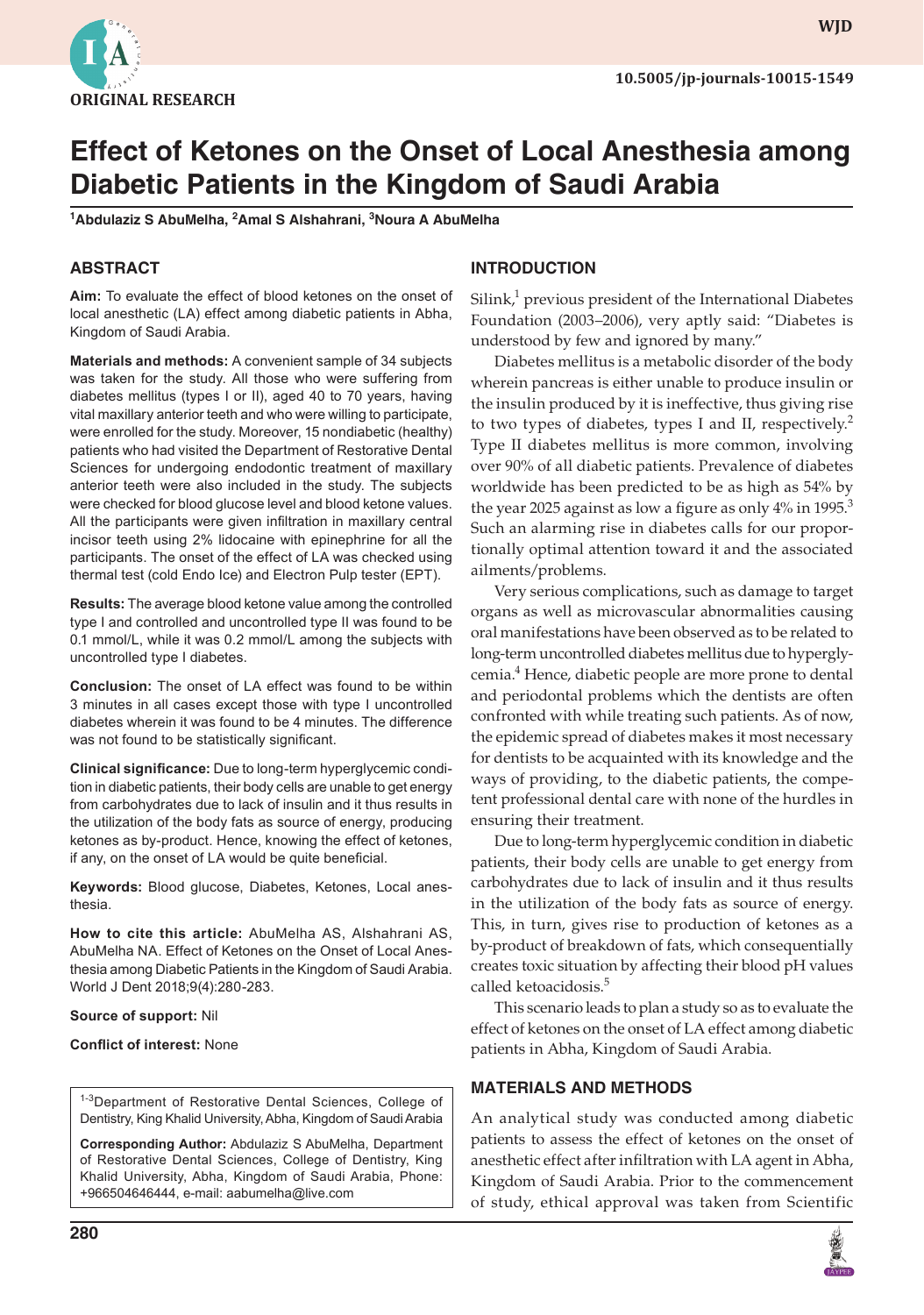Research Committee, College of Dentistry, King Khalid University, Abha. A convenient sample of 34 subjects was taken for the study. All those who were suffering from diabetes mellitus (types I or II), aged 40 to 70 years, having vital maxillary anterior teeth and who were willing to participate were enrolled for the study. The patients had visited the Department of Restorative Dental Sciences for undergoing endodontic treatment of maxillary anterior teeth. All those diabetic patients having other medical problems, such as hypertension and hypothyroidism were excluded from the study so as to avoid the effect of other systemic problems on the outcome of the study. Moreover, 15 healthy patients who were free from diabetes or any other systemic diseases also participated in the study, making a total sample of 34 subjects [diabetic (19) and nondiabetic (15)].

The subjects were checked for blood glucose level using Accu-Chek Active Glucometer with glucose test strips, and they were examined for blood ketone values using ketone test strips (Glucometer). Glucometer is a valuable and reliable tool for easy measurement of blood glucose levels. There are many different types of blood glucose meters, but the same basic principles of use apply in all the different types. The machine is put in service by using the test strips which are inserted into it, the coding is checked, and a small drop of blood (achieved using a lancet device) is applied on the spot of the strip indicated at its end. Within seconds the blood glucose level in mmol/L (or mg/dL) is displayed. Its accuracy has been validated by various previous researchers in their studies.<sup>6-8</sup>

All the participants (diabetic as well as healthy) were given infiltration in maxillary central incisor teeth by two dentists. The LA agent used was 2% lidocaine with epinephrine for all the participants. The onset of the effect of LA was checked using thermal test (Cold Endo Ice) and EPT.



**Graph 1:** Frequency distribution of subjects according to blood glucose level



The examiners were calibrated in the Department of Restorative Dental Sciences, College of Dentistry, King Khalid University before the beginning of the study. The intra- and interexaminer reliability was checked using Kappa statistics wherein the agreement between the examiners and examinations was found to be acceptable.

The patients were enquired about age, the type of diabetes, duration of diabetes, medications, and any other systemic diseases, and their responses were recorded on a recording pro forma. Data were entered into Microsoft Excel sheet and subjected to statistical analysis using Statistical Package for the Social Sciences version 19.

## **RESULTS**

Out of the total 34 subjects, 15 were healthy (nondiabetic) and 19 were diabetic. Out of total 19 diabetic patients, 7 (36.84%) subjects had type I diabetes and the remaining 12 (63.15%) subjects had type II diabetes. Among the subjects suffering from type I diabetes, 6 (85.71%) subjects had uncontrolled diabetes and only 1 (14.28%) subject had controlled diabetes (Table 1). The average glucose value among the subjects having controlled type I diabetes was found to be 7.3 mmol/L and it was 15 mmol/L among those with uncontrolled type I diabetes, while it was 7.7 mmol/L among subjects with controlled type II diabetes and 13 mmol/L among those having uncontrolled type II diabetes (Graph 1). The average blood ketone value among the controlled type I and controlled and uncontrolled type II was found to be 0.1 mmol/L, while it was 0.2 mmol/L among the subjects with uncontrolled type I diabetes (Graph 2).

**Table 1:** Frequency distribution of diabetic subjects according to the control of diabetes

| Type I diabetes |              | Type II diabetes |              |
|-----------------|--------------|------------------|--------------|
| Controlled      | Uncontrolled | Controlled       | Uncontrolled |
|                 |              |                  | 10           |



**Graph 2:** Frequency distribution of subjects according to blood ketone values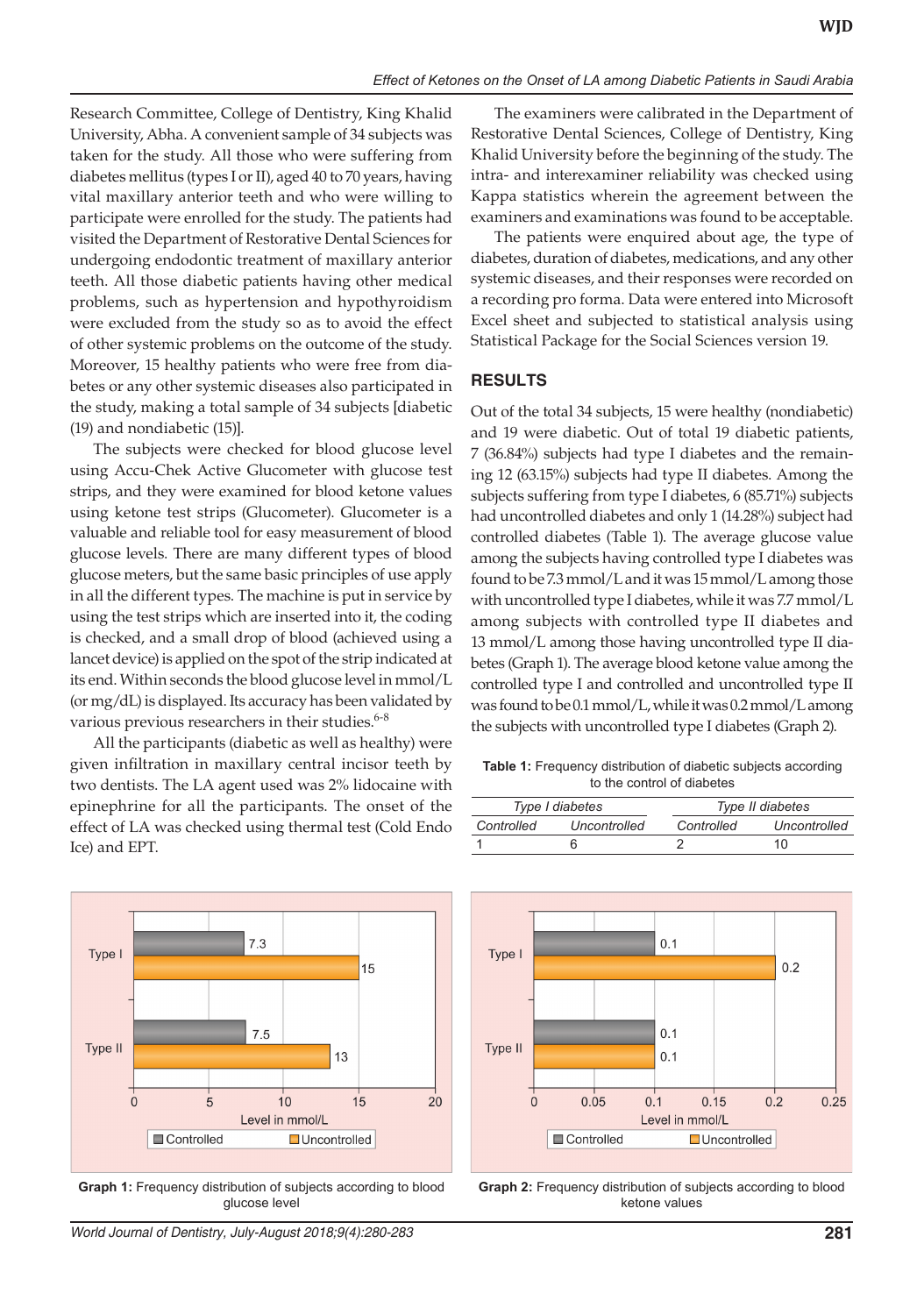

**Graph 3:** Frequency distribution of subjects according to onset of anesthetic effect

As far as the onset of anesthesia was concerned, it was found to be 3 minutes in all cases except those with type I uncontrolled diabetes wherein it was found to be 4 minutes. The difference was not found to be statistically significant (Graph 3).

## **DISCUSSION**

Impaired carbohydrate, fat, and protein metabolism has been observed to occur due to relative or absolute insufficiency in insulin production by pancreas among diabetic patients.<sup>9</sup> The literature reveals a significant association between oral health and diabetes mellitus. In addition to periodontal diseases related to diabetes, various studies conducted earlier depict that periapical lesions are found to be more among patients having uncontrolled diabetes.10-13 Dentists often face diabetic patients referred for endodontic treatment, for which the dentists and the specialists (endodontists), while dealing with such patients for their dental problems, are required to be acquainted with in-depth knowledge about diabetes and its consequences as well. Hence, a study, as called for the purpose, was carried out among diabetic and healthy patients so as to evaluate the effect of ketones on the onset of LA.

Dental treatment procedures are invariably associated with anxiety and fear in most of the cases. Such psychological stress can in turn cause deleterious cardiovascular and metabolic effects. Local anesthesia with vasoconstrictor prevents such problems due to the fact that vasoconstrictor not only promotes longer lasting anesthetic effect but also decreases stress level.<sup>14,15</sup>

In the present study, lidocaine with epinephrine was used in healthy as well as diabetic patients because it has been considered safe for use in various oral surgical procedures, when used in assessed amounts (5.4 mL) among diabetic patients regardless of whether epinephrine (1:100,000) is included. $4$ 

In our study, the average glucose value among the subjects having controlled type I diabetes was found to be 7.3 mmol/L, and it was 15 mmol/L among those with uncontrolled type I diabetes, while it was 7.7 mmol/L among subjects with controlled type II diabetes and 13 mmol/L among those having uncontrolled type II diabetes. The American Diabetes Association defines fasting plasma glucose concentrations between 6.1 and 7 mmol/L (5.6–6.1 mmol/L blood glucose) as representing "impaired fasting glycemia." The World Health Organization also recommends that a diagnosis of diabetes mellitus be made if a random plasma glucose concentration is greater than 11.1 mmol/L and a fasting plasma glucose concentration of greater than 7.0 mmol/L.<sup>16</sup>

In the current study, the average blood ketone values among controlled type I and controlled and uncontrolled type II were found to be 0.1 mmol/L, while it was 0.2 mmol/L among the subjects with uncontrolled type I diabetes. Insofar the onset of anesthesia was analyzed, it was found to be 3 minutes in all cases except those with type I uncontrolled diabetes wherein it was found to be 4 minutes. The difference was not found to be statistically significant. Moreover, among healthy subjects, the onset of LA was found to be 3 minutes. The reason probably could be attributed to the fact that blood ketone levels found among subjects was not so high that it could have any impact on the onset of anesthesia, as it is arrived at in a previous study that ketones develop in blood when there might have been a protracted period of high blood sugar (>16 mmol/L) involved.<sup>5</sup> Reference levels for blood ketones have been quoted as up to 0.27 mmol/L.17 However, 0.5 mmol/L is more widely accepted as the upper limit of normal.<sup>17,18</sup> Ketosis occurs at levels  $>1.0$  mmol/L and ketoacidosis at levels  $>3.0$  mmol/L.<sup>19</sup>

In the present study, the subjects were diagnosed of having controlled or uncontrolled diabetes by taking their glycated hemoglobin (HbA1c) values. Monitoring the values of HbA1c in long-term diabetic patients depicts their control of blood sugar levels. Hemoglobin, a protein attached to red blood cells, transports the oxygen to all the body parts. In cases of high blood glucose values, some of the glucose molecules get attached to hemoglobin; the process is called glycosylation. The HbA1c is the ratio of glycosylated to unglycosylated hemoglobin, given in percentage. This HbA1c level approximates to the average blood glucose value within the previous 3 months. In patients with poor diabetic control, the HbA1c level is greater than 13%.<sup>20</sup>

In case the control of their disease is well managed, LAs can be administered without any complications among patients with diabetes (types  $1/2$ ).<sup>21</sup> In addition to painless procedure, the protocol for reduction of stress among diabetic patients is quite important. Anesthetics